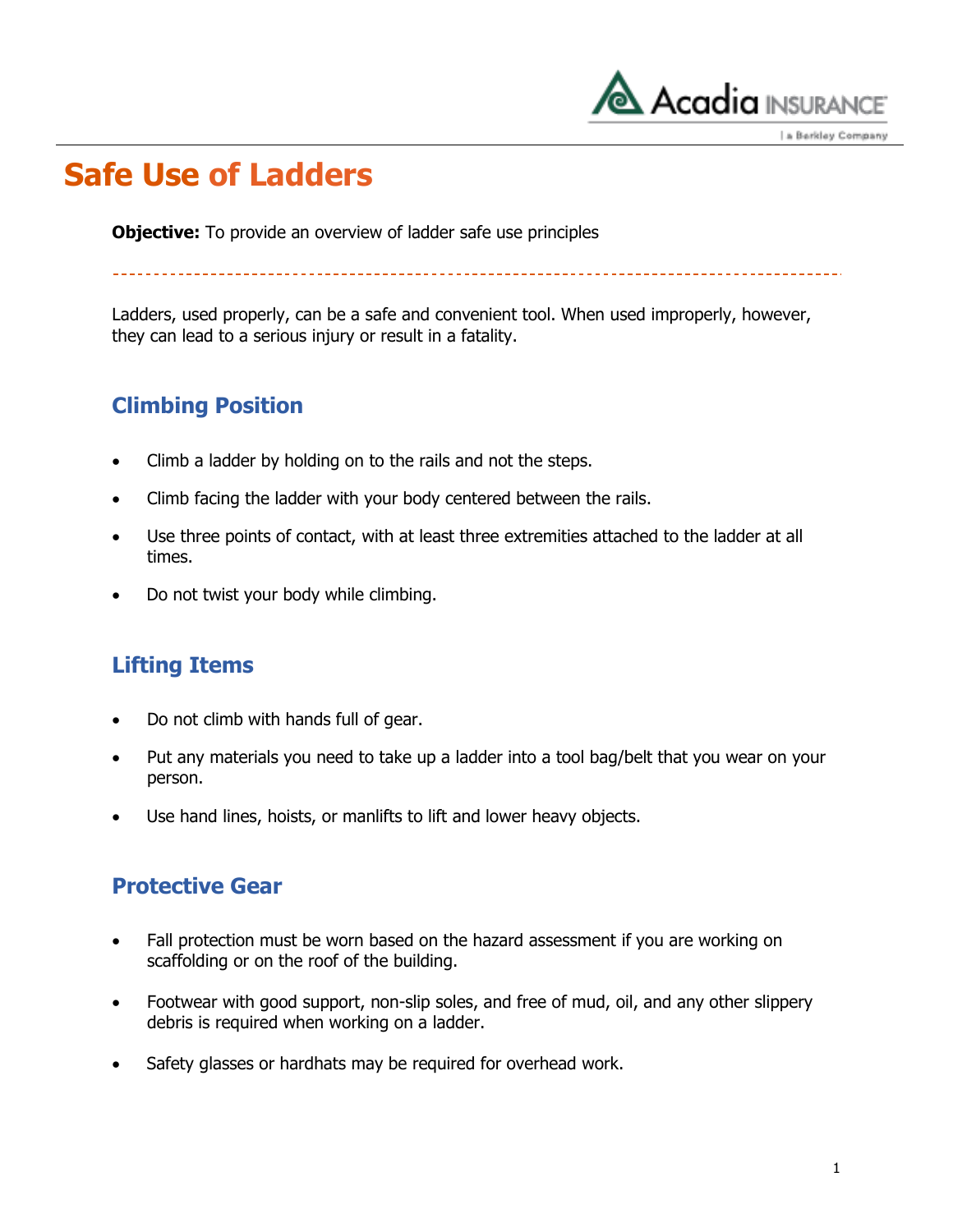

a Berkley Company

## **Safe Use of Ladders**

### **Stepladder Guidelines**

- Never stand on the top two steps.
- Fully open step ladders. Never use a stepladder in a partially-closed position.
- Ladders must have a spreader or locking device. Open and lock cross spreaders.
- Stepladders must not exceed 20 feet in height.

### **Other Guidelines**

- Do not use ladders as a work platform.
- Keep the area around the bottom and top of the ladder free of debris.
- Allow only one person on a ladder at a time.
- Do not move or extend the ladder while occupied (i.e., no ladder jumping).
- Check the ladder for damage and defects before use. If damaged or defective, immediately remove the ladder from service and get rid of it.
- Get help when moving large ladders or working on uneven terrain.